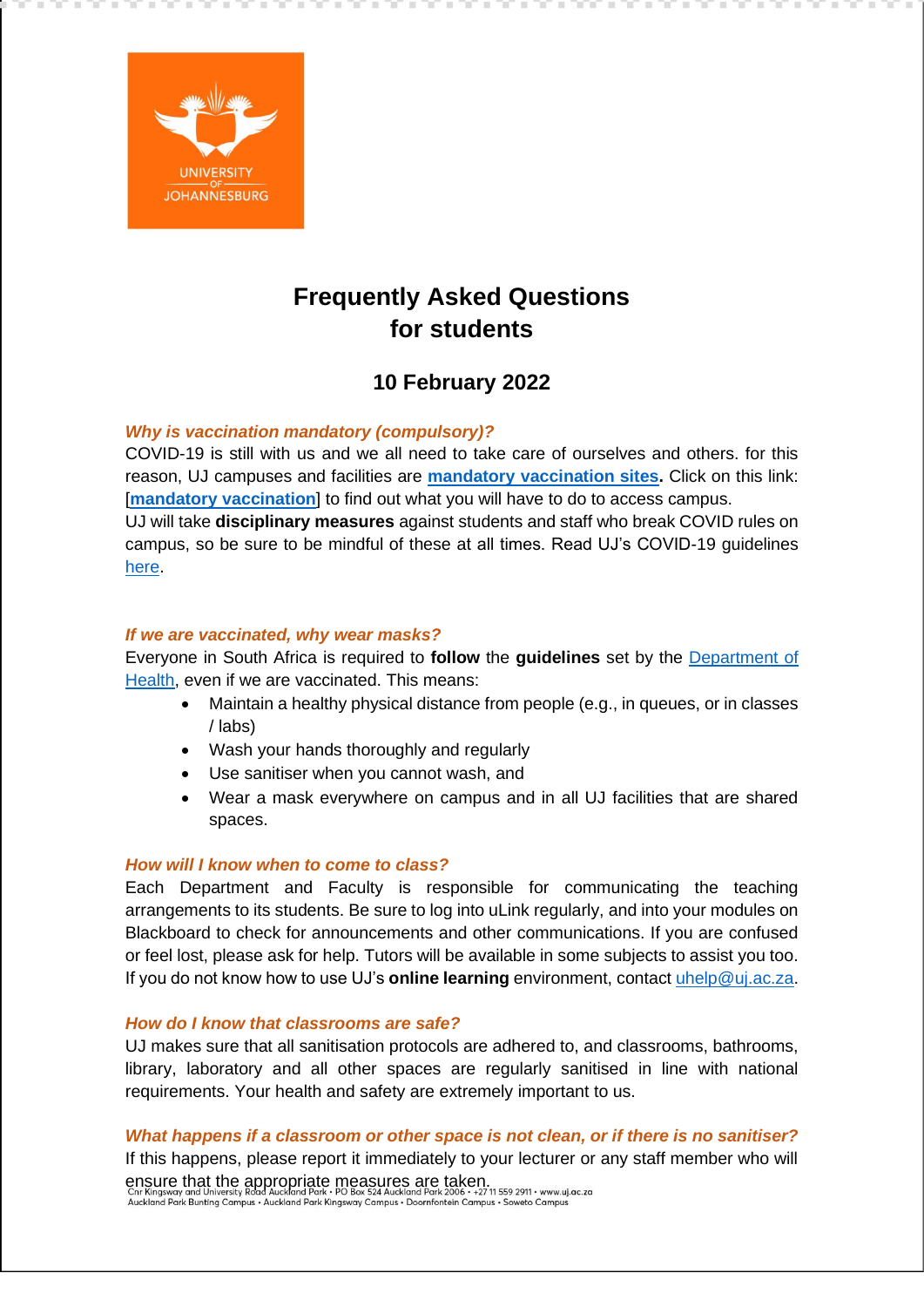## *Will the University be providing me with data so that I can study?*

No, UJ will no longer be sending all students data as we are back on campus. All campuses are Wi-Fi enabled, so you can connect on campus, in the residences, and in any of the library facilities.

#### *Will the University sanitise or decontaminate facilities?*

Yes, if the staff in an area have tested positive for Covid-19, AND the area cannot be kept out of service for 7 days then it will be decontaminated. Otherwise, it will be isolated for 7 days as per the rules.

#### *Do my lecturers have to wear a mask when they are teaching?*

Yes, all academic and teaching support staff must keep masks on at all times during lectures, practicals or tutorials.

### *What should I do if someone I see is not using a mask as required?*

Report this directly to Protection Services or Occupational Health

#### *Must I isolate if I am in contact with an infected person or if I test positive?*

Please report this to **Primary Health Care** and they will advise you. According to the latest Adjusted Alert Level 1, the following will apply:

·Those who test positive with *no symptoms* do not have to isolate. ·If you test positive *with symptoms*, the isolation period is now 7 days. ·Contacts (in other words, people exposed to a COVID-19 positive person) do not have to isolate unless they develop symptoms.

#### *What help is available to me as a student?*

#### *The UJ Writing Centre*

Please contact the Writing Centre for help with academic writing: APK: D-Ring 3, Tel. 011 559 2568 - Monday to Friday APB: K Block (above Study Centre), Tel. 011 559 1646 - Monday to Friday DFC: John Orr Building (6th Floor, Room 6611), Tel. 011 559 6595 - Monday to Friday SWC: Adelaide Tambo Building (ACA111), Tel. 011 559 5652 - Monday to Friday

#### *Learning Development*

The Learning Development Unit (LDU) provides undergraduate students with academic skills to support students to achieve academic success. This involves providing workshops on time management, exam-taking, note-taking, reading skills and many more.

#### *Academic Consultations*

Contact Learning Development Unit for a face-to-face/online study skills consultation using the following email: [learningdevelopment@uj.ac.za](mailto:learningdevelopment@uj.ac.za) or contact the campus coordinators directly:

- Ms. Jo-Anne Mooney [jo-annem@uj.ac.za](mailto:jo-annem@uj.ac.za) APK
- Mrs. Rose Adegoke [radegoke@uj.ac.za](mailto:radegoke@uj.ac.za) Bunting Road
- Mrs. Razia Mayet, Razia [raziam@uj.ac.za](mailto:raziam@uj.ac.za) Doornfontein
- Dr Welcome Kubeka [wkubeka@uj.ac.za](mailto:wkubeka@uj.ac.za) Soweto